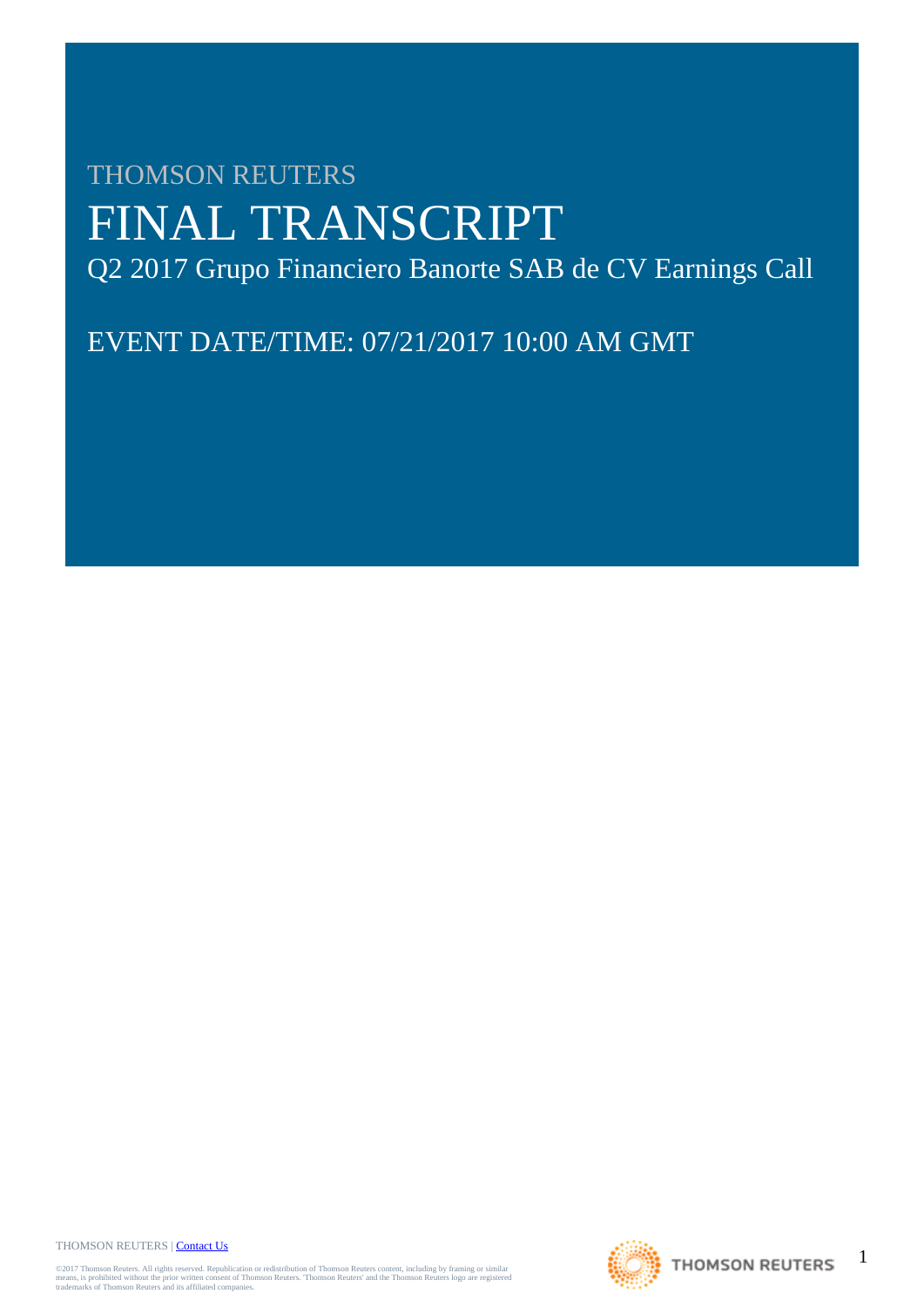# **CORPORATE PARTICIPANTS**

**Fernando Solís Soberón** Grupo Financiero Banorte, S.A.B. de C.V. - General Director of Long Term Savings **Gabriel Casillas Olvera** Grupo Financiero Banorte, S.A.B. de C.V. - Deputy Director General of Economic Analysis **José Armando Rodal Espinosa** Grupo Financiero Banorte, S.A.B. de C.V. - General Director of Wholesale Banking **José Marcos Ramírez Miguel** Grupo Financiero Banorte, S.A.B. de C.V. - CEO and Proprietary Director **Manuel Antonio Romo Villafuerte** Grupo Financiero Banorte, S.A.B. de C.V. - General Director of Payment Methods **Rafael Victorio Arana de la Garza** Grupo Financiero Banorte, S.A.B. de C.V. - General Director of Operations, Administration & Finance

**Ursula Margarete Wilhelm Nieto**

# **CONFERENCE CALL PARTICIPANTS**

**Carlos Gomez-Lopez** HSBC, Research Division - Senior Analyst, Latin America Financials **Carlos Rivera** Citigroup Inc, Research Division - Senior Associate **Claudia Benavente** Santander Investment Securities Inc., Research Division - Research Analyst **Daer Labarta** Deutsche Bank AG, Research Division - Senior Analyst **Domingos De Toledo Piza Falavina** JP Morgan Chase & Co, Research Division - Head of Latin America Financials **Jason Barrett Mollin** Scotiabank Global Banking and Markets, Research Division - MD of LatAm Financial Services **Mario Lucio Pierry** BofA Merrill Lynch, Research Division - MD **Natalia Corfield de Melo Monteiro Philip Finch** UBS Investment Bank, Research Division - MD, Global Banks Strategist, and Latam Banks Analyst **Thiago A. Kapulskis** Banco BTG Pactual S.A., Research Division - Associate

# **PRESENTATION**

# **Operator**

Good day, everyone, and welcome to the Banorte Second Quarter 2017 Earnings Conference Call. Today's conference is being recorded. At this time, I would like to turn the conference over to Ursula Wilhelm. Please go ahead.

# **Ursula Margarete Wilhelm Nieto**

Thank you, Dana. Hello, everyone, and welcome to Banorte's second quarter earnings call. I'm Ursula Wilhelm, Head of Investor Relations. And this morning, Marco Ramirez, Chief Executive Officer, will give you details into this quarter's results. With him are senior executive officers who will also take part in the Q&A session. May I remind you that today's discussion may include forward-looking statements that are subject to risks and uncertainties that might cause actual results to differ materially. Marcos, please go ahead.

# **José Marcos Ramírez Miguel** *Grupo Financiero Banorte, S.A.B. de C.V. - CEO and Proprietary Director*

Thank you, Ursula. Thank you, and good morning, everyone. I'm pleased to report to shareholders that the group delivered another quarter of good operating and financial results. We're in to the second half of the year and the Mexican economy has demonstrated to be resilient. There was significant pessimism and uncertainty at the beginning of the year, yet the economy has performed far better than expected and the operating environment has been more benign than initially anticipated. In this context, Banorte reports another quarter of solid results and improving financial performance.

I will start on Slide 2, commenting that earnings growth was again the result of the strong performance across all subsidiaries. We continued to see the benefits of the higher interest rates repricing on the balance sheet. Discipline in cost management delivered savings, which offset slightly higher provisions during the quarter. Earnings per share grew 23% yearly or 3% in the quarter, reaching at MXN 2.05 per share, in line with our net income guidance. Profits for the first half reached MXN 11.2 billion, delivering an all-time high ROE of 16.1%, demonstrating that we continue to make progress towards our 2020 objectives.

On to Slide 3. Total quarterly revenues of MXN 19.9 billion for the group grew 19% year-over-year, with a strong contribution and double-digit growth from all lines: net interest income, fees and trading income.

The net interest margin for the quarter, on Slide 4, reached 5.4%, declining 13 basis points. The decline is driven by the seasonality of the insurance business in the first quarter of the year, with larger-than-usual insurance renewal activity. The net interest margin excluding Insurance and Annuities stood at 5.3%, unchanged versus the prior quarter on a temporary smaller contribution from the repos. Our

©2017 Thomson Reuters. All rights reserved. Republication or redistribution of Thomson Reuters content, including by framing or similar<br>means, is prohibited without the prior written consent of Thomson Reuters. "Thomson Re

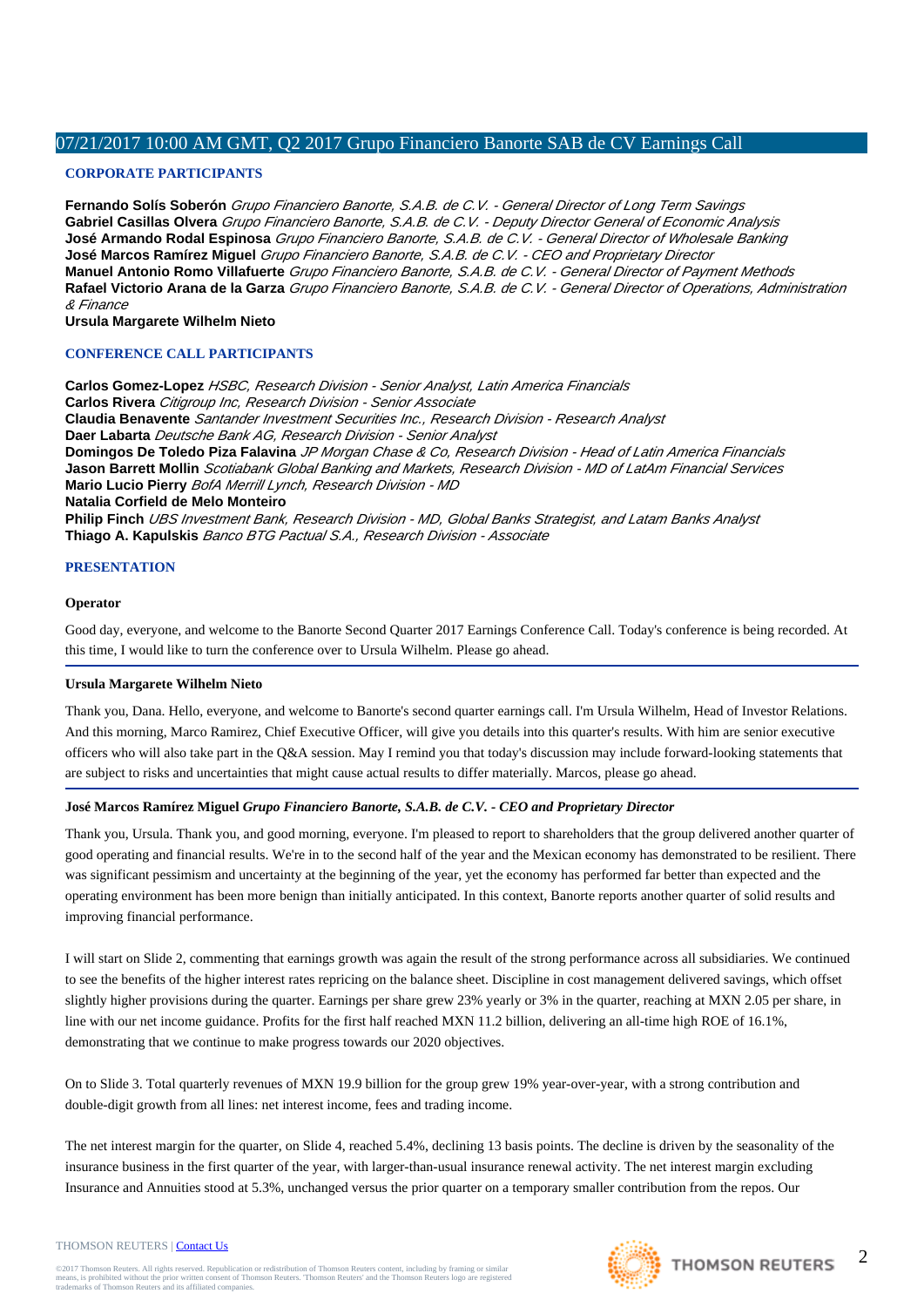expectation is that the net interest margin should continue expanding in the coming quarters, as the assets carry on their repricing dynamics. The net interest margin of the bank grew an additional 11 basis points in the quarter.

Total expenses, in Slide 5, were down by MXN 328 million during the quarter as we have aligned expense management to achieve our annual growth target. Similarly, the efficiency ratio achieved a solid result, declining 260 basis points to 41.9% on a wider operating leverage.

Continuing on loan growth, the credit book expanded 13% annually with positive growth in all portfolios. Despite increases in interest rates, loan demand is active and our pipeline is robust for the coming months. Therefore, we are revising upwards our loan growth guidance for the year to a range of 10% to 13%.

Growth in the consumer portfolios continues to be largely driven by penetration with our existing customer base. And the cross-sell ratio stands at 1.875 products per customer, higher than the 1.834 ratio of last year.

Asset quality metrics, on Slide 6, remain solid with the overall NPL ratio stable at 1.8%. However, there was some deterioration in the consumer books related to the seasonal behavior where NPL formation peaks around the middle of the year and then tends to stabilize towards the end of the year. The NPL ratios of the consumer portfolios are higher from the previous quarter, yet they remain within a healthy range.

Development in the consumer market remains constructive. Growth in employment is positive, while more importantly for us, formal employment is progressing. The latest numbers of June show formal employment growing at historically high levels. Also, salary increases have been improving, with the latest data showing that average wages were revised upwards by 5.3%.

Loan loss provisions, on Slide 7, totaled MXN 4 billion in the quarter, bringing cost of risk to a high 2.8%. Provisions move in tandem with NPL formation in the consumer books, but there was an additional MXN 270 million provision related to loan origination in the wholesale books. We expect cost of risk to align to the guidance range going forward.

Moving to capital, on slide 8. The capital adequacy ratio of the bank was 15.05% in June, down from 16.58% in March. The decline mainly reflects the declining core capital because of the dividend payment recently completed. Furthermore, the bank successfully raised a \$900 million AT1 capital perpetual notes in the international markets. It was done in 2 trenches with call dates from 5 and 10 years. The blended cost was 7.25%. We did very well financing the peso equivalent of our own \$400 million of subordinated debentures that either have (inaudible) or lose value on the regulatory capital because they are Basel II legacies. The capital note is still not reflected in the June ratio, since it will be accounted for in the third quarter. Therefore, on a pro forma basis, we estimate that the capital adequacy ratio for the bank will be around 18%, including the note.

Finally, I want to mention a few more updates to the 2017 guidance in Slide 9. Based in our current estimates, we are revising the net income range to be between MXN 22.7 billion and MXN 23.5 billion and the estimated ROE between 15.5% and 16.2% for the full year. We are anticipating a stronger annual efficiency ratio between 42% and 44%, while the tax rate will be slightly higher than originally expected. These changes demonstrate our strong confidence that we are on track to deliver better financial and operating results in the second half of this year.

Thank you. With this, I conclude my comments and we are ready to take your questions.

# **QUESTIONS AND ANSWERS**

# **Operator**

(Operator Instructions) We'll go first to Tito Labarta with Deutsche Bank.

## THOMSON REUTERS | [Contact Us](http://financial.thomsonreuters.com/en/contact-us.html)

@2017 Thomson Reuters. All rights reserved. Republication or redistribution of Thomson Reuters content, including by framing or similar<br>means, is prohibited without the prior written consent of Thomson Reuters. 'Thomson Re means, is prohibited without the prior written consent trademarks of Thomson Reuters and its affiliated comp



3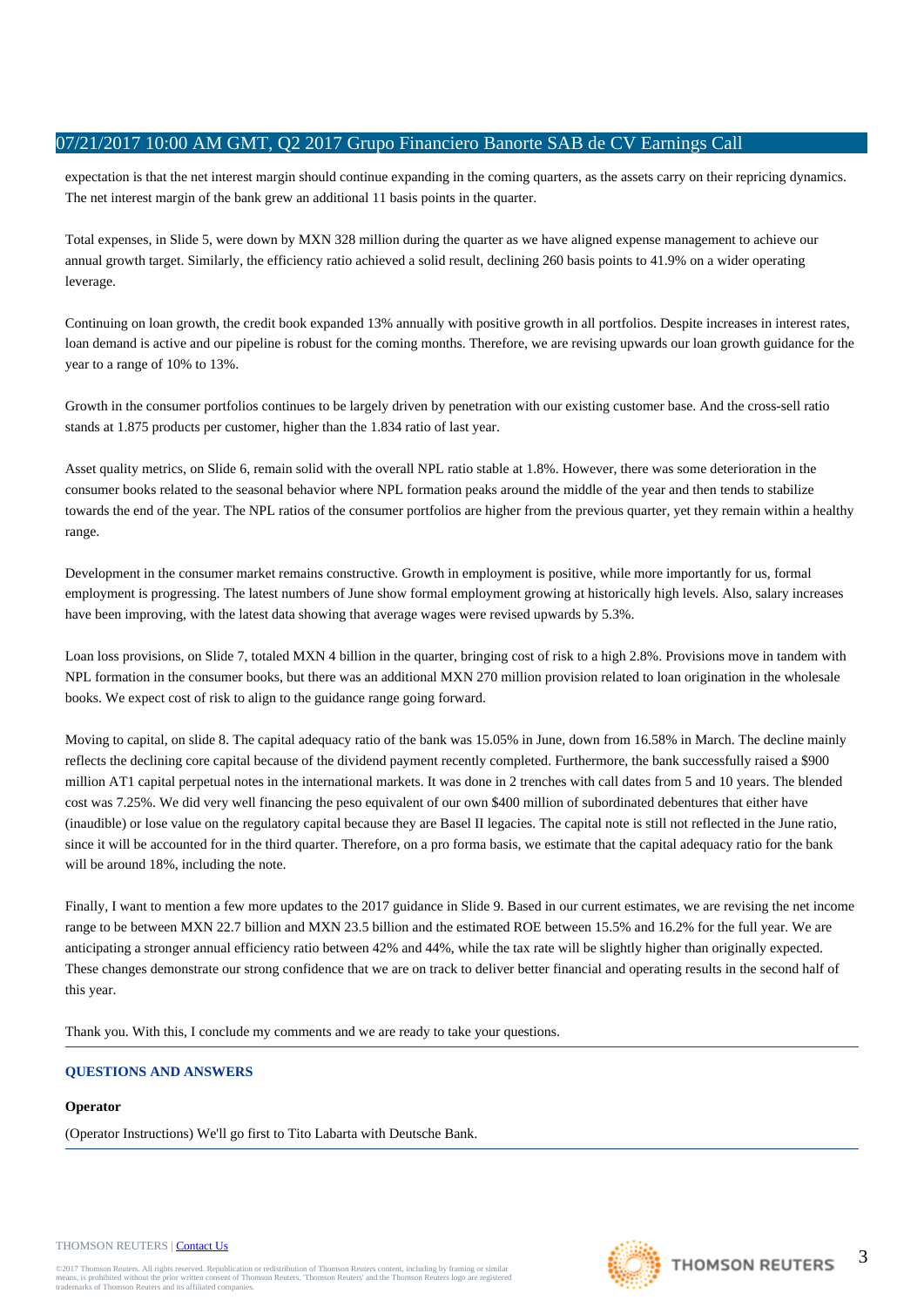## **Daer Labarta** *Deutsche Bank AG, Research Division - Senior Analyst*

I guess, my main question is in terms of asset quality and provisions. I know you mentioned some seasonality impacts the consumer portfolio. We have seen that in the past. But given the loan growth that you're seeing of 22% year-over-year in the consumer portfolio, that means NPL formation is pretty high. So just wanted to understand, how comfortable you are that asset quality will improve in that segment or that there won't be deterioration kind of longer term. Also in terms of the provisions, I know you booked about MXN 1.1 billion in additional provisions related to the new regulations from the CNBV for consumer and mortgage loans. Is that just this one time, I imagine, or any other provisions you need to book for that? And so I guess, in terms of the cost of risk, you still feel comfortable it will be within the range that you've given, the 2.4 to 2.6? It seems like it was -- should be at the higher end after the quarter.

# **José Marcos Ramírez Miguel** *Grupo Financiero Banorte, S.A.B. de C.V. - CEO and Proprietary Director*

Thank you, Tito. Yes, we're comfortable with the asset quality and all the provisions. And the new regulations, you are right, but we don't expect more hits there. Rafael will give us more color there.

# **Rafael Victorio Arana de la Garza** *Grupo Financiero Banorte, S.A.B. de C.V. - General Director of Operations, Administration & Finance*

Yes, Tito. Yes, as you know, we have been achieving very strong growth on the consumer, as you mentioned. And -- but it's very important to understand that basically we are growing our -- with our own client base. Since we are deploying most of the multichannel approach already in the ATMs, on the mobile and on the web, what you will see, this acceleration in the loan growth is not because we are aggressively going into the market. It's because we are really being able now by using all these channel distribution capabilities to really target the clients in a good way. If you look at the numbers, compare 1 year to the other about the seasonality that Marco was referring, you will see that credit cards have exactly the same level that was in the last second quarter of past year. But we are also getting extremely good results on SMEs, on mortgages and car loans, much better than expected. So the 1.8% really reflects the quality of the book. We're already taking measures that we usually take around this part of the year with especially the credit card portfolio related to really being specific about which clients we want to increase our penetration with. So what you will see in the -- basically in the fourth quarter is a steep decline in the NPL formation for the credit card business. The other portfolios, as we mentioned, are performing very, very, very well. Even payroll, there was an issue last year because of one large issue, continues to perform in the right direction. So the penetration that we have on the market has to do with -- we are really targeting our clients. We have been very respectful of the profitability that the clients already had with us. So we can really manage the relationship on a price risk basis that is advantageous to our clients and is very beneficial on the risk-adjusted margin. So that's the reason why we are growing on the portfolio. It's not that we are aggressively going into the open market. It's far from that. It's very, very concentrated on what we have, on what we can really target to these clients. On the regulation piece, no, we don't expect anything more from that. It was one time. It was already provided on the budget, so no -- nothing -- there was no surprise on that part. So the 2.4 to 2.6 that we committed to the guidance, we are confident that we will reach that number.

# **Daer Labarta** *Deutsche Bank AG, Research Division - Senior Analyst*

Very helpful. And then maybe just one follow-up, this one on expenses. Since this fell in the quarter, but you had anticipated some expenses in the first quarter, so it was expected to decline. And on a year-over-year basis, you are running above the guidance. So -- I mean, do you expect expenses to continue to decline to meet that guidance? Or anything that was extraordinary there that impacted expenses in the quarter?

# **José Marcos Ramírez Miguel** *Grupo Financiero Banorte, S.A.B. de C.V. - CEO and Proprietary Director*

Yes, we have some expenses that we knew that we needed to pay and because of the FX and whatever. But we will meet our target for the rest of the year. We don't see any problem there.

# **Rafael Victorio Arana de la Garza** *Grupo Financiero Banorte, S.A.B. de C.V. - General Director of Operations, Administration & Finance*

And adding to what Marco says, as you saw, the reduction was 4% on a quarter-to-quarter basis. And you will continue to see a reduction from the remaining of the year. So we are -- we continue to see that we will meet our guidance on the cost that we guided at the end -- at the beginning of the year.

# **Operator**

We'll go next to Mario Pierry with Bank of America Merrill Lynch.



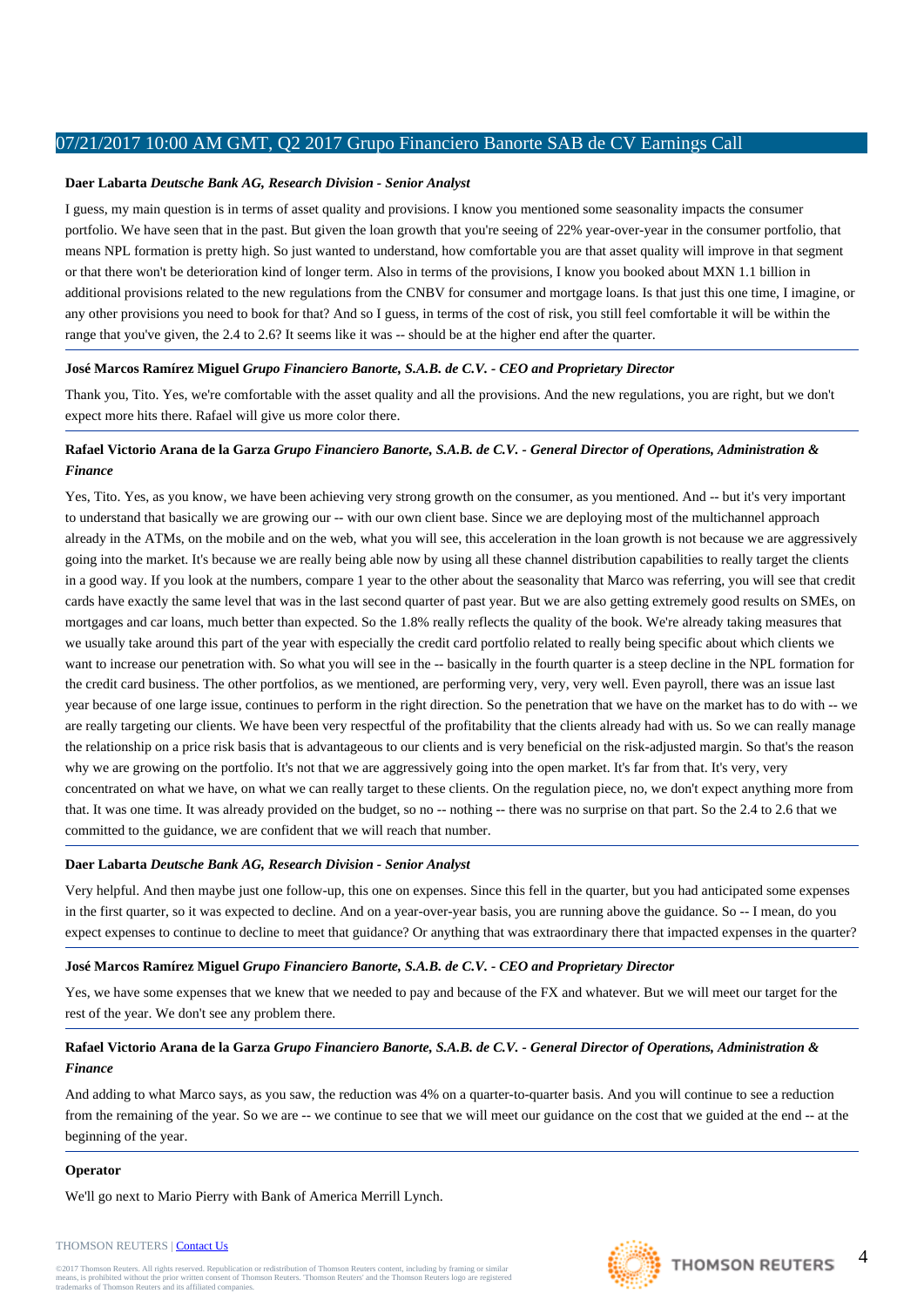## **Mario Lucio Pierry** *BofA Merrill Lynch, Research Division - MD*

Let me ask you 2 questions. The first one is related to your capital. As you mentioned, your capital ratio improved to about 18% following the issuance of these Tier 1 capital notes. I wanted to understand possible uses of this capital. What do you think to be an optimal level of capital that you want to be operating at? And just to make sure also that the financial expenses related to these notes, they do not impact your P&L, they will impact your equity. Second question I have is if you could discuss a little bit the -- if we have already seen the full impact of the interest rate hikes on your net interest margin or if you still see room for margins to expand. And here my main concern is related to competition. Although I think, right, that your margin probably has room to expand because of the rate hikes, I wanted to understand a little bit better the competitive environment in Mexico last time we were there. In May, we heard that a lot of your peers were also trying to gain market share, being more aggressive in lending. So are we seeing any pricing competition? That's it.

### **José Marcos Ramírez Miguel** *Grupo Financiero Banorte, S.A.B. de C.V. - CEO and Proprietary Director*

Thank you, Mario. The first one, the capital, yes, we will get to 18% and Rafael will explain what are we going to use the proceeds. But it's the Basel II that -- and also that we will lend more dollars. But again, Rafael is going to explain there. And yes, there is a lag in the interest rate, so there is a room for improvement yet because this lag that we always have, and we expect the next quarter and maybe the other next quarter to continue to improving the interest rates hike. And also Rafael will give us some color about that.

# **Rafael Victorio Arana de la Garza** *Grupo Financiero Banorte, S.A.B. de C.V. - General Director of Operations, Administration & Finance*

Yes. Thank you, Mario. As Marco said, the capital ratio, basically what you see is that we substitute prepayments that we needed to -- as you know, we always honor our calls. And we have called around \$600 million of notes that were on the Basel II that were completely out of efficiency by now. What you will see is that \$900 million, part of that is related to that substitution now, so that on the rate on the Basel III, the Tier 1 comes full into additional Tier 1. So that's what you see, a big hike on the growth on the capital base. As Marco says, we see good demand in the dollar book. And as you know, there's always opportunities for specific portfolios that we are looking in the market. And we can see that there's -- can be good possibilities in that specific portfolio that we would like to buy. The other part is related to the levels of capital. What we have committed to our investors is that the Tier 1 -- the core Tier 1 should be around 12 to 12.5, and total cap will be for around 15 to 15.5. As you see now, we have additional capital. As you -- and there is -- we see possibility to really make that capital efficient in a very fast way. You will see that the effect, if we don't do anything on the capital for the ROE for the end of the year, we'll be -- at the end of the year, ROE will be around 16.2, so very in line with the guidance. But there's still room to make that capital much more efficient from now on. So that's related to the capital ratio and the levels and the use of proceeds. On the P&L, what you will see is MXN 400 million will be of additional benefit on the P&L this year, and MXN 900 million in additional benefit if we don't do anything, by just investing the capital on a very straightforward basis. So it's a positive way. Why? Because we substitute high-cost debentures that we have by a much more cost-efficient capital base.

On the net margin, yes, we continue to see expansion on the margin. Because as you know, the moment you have a hike in the interest rate, that immediately affects the liability side. And especially on the consumer book, that get affected on day 1. And the repricing starts flowing to the P&L from 8 to 12 months. So yes, we continue to see expansion on the margin to meet our guidance a little above what we see now. On competition, if you see the numbers for the bank, and this is based upon what you can see on the CMBB. On demand deposits, the bank continues to be very, very strong. We are growing above 10% on demand deposits. And on time deposits, we are still the leader in time deposits, growing very strong in time deposits, but we are taking very good care of the cost also. So our mix continues to be 67% on demand deposits, and we are very comfortable with the cost of funds. Remember that when you see the demand deposit piece, the demand deposit that we are having and incurring in a high cost last year, we start to really deploy those out of the balance sheet. So we got rid of around MXN 32 billion last year or at the beginning of this year of high cost funding that we really don't need. So yes, there is competition, but I think we have a very good business model that has been a proven track record in acquiring deposits on a very efficient way, the same as the time deposits. Competition is always there. It's always there. But I think we have a pretty good business model to attract deposits.

#### **Mario Lucio Pierry** *BofA Merrill Lynch, Research Division - MD*

Okay. Let me go back to what you mentioned, Rafael, about the opportunities for specific portfolios that you could be pursuing. You're talking about specific loan portfolios? Or are you talking about potential acquisitions as well in Mexico? And also if you would consider paying a special dividend if you don't make any acquisitions?

#### THOMSON REUTERS | [Contact Us](http://financial.thomsonreuters.com/en/contact-us.html)

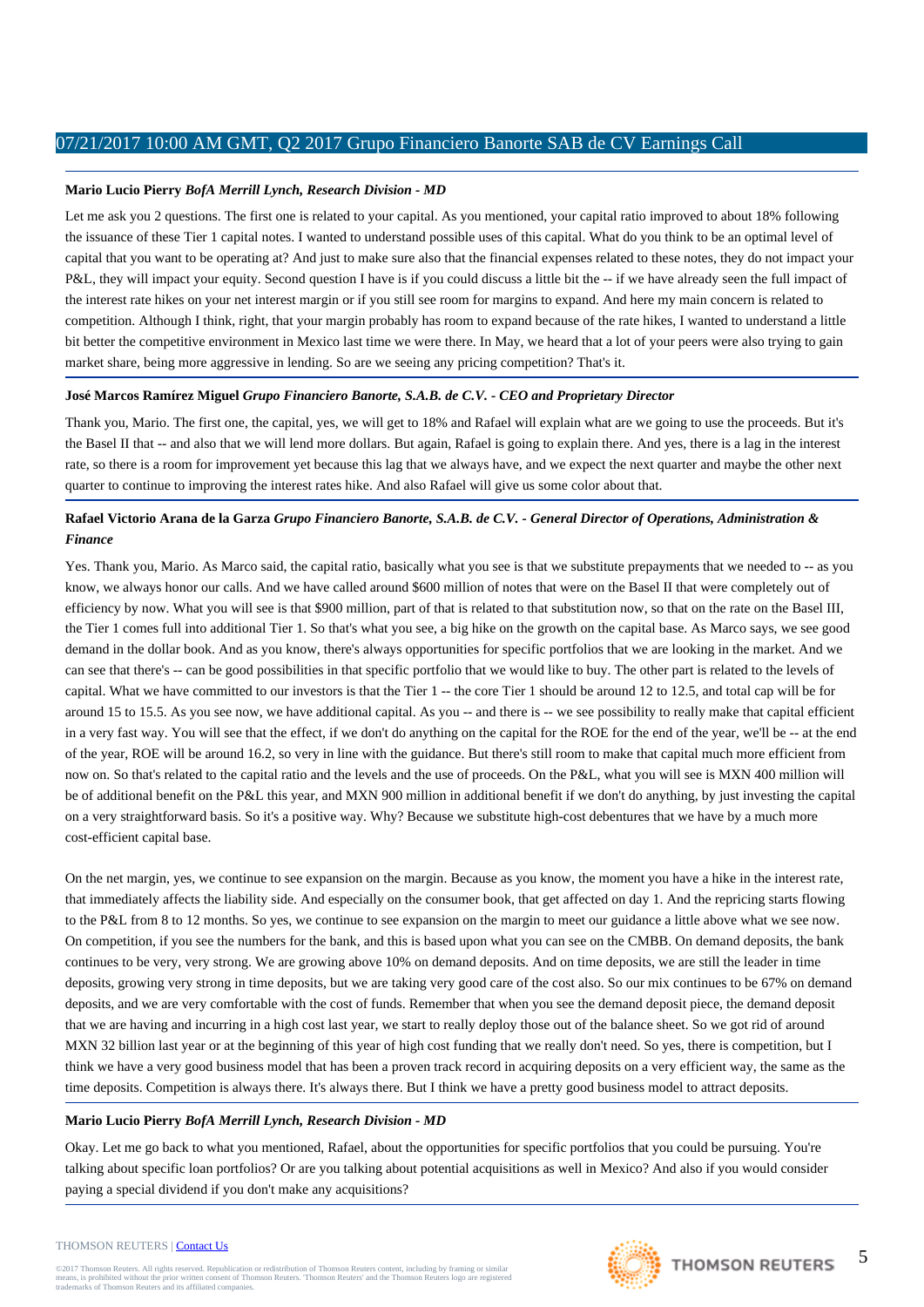# **Rafael Victorio Arana de la Garza** *Grupo Financiero Banorte, S.A.B. de C.V. - General Director of Operations, Administration & Finance*

Yes -- no, we're talking about basically portfolios. And that can be loan portfolios, can be any type of portfolios because remember that we are a very well-diversified financial group. So we have opportunities in the leasing, in the insurance business, in the pension business, in many businesses. So we are always looking for ways to make profitable investment of capital that we have for our shareholders. And also, we also -- as you know, we have always been very clear to the market that we stick with a policy of 40% dividend. But on a tactical basis, there's always the possibility for extraordinary dividend.

## **Operator**

We'll go next to Jason Mollin with Scotiabank.

### **Jason Barrett Mollin** *Scotiabank Global Banking and Markets, Research Division - MD of LatAm Financial Services*

My first question is related to the evolution of shareholders' equity or book value during the quarter. If we exclude the impact of the -- I calculate MXN 11.2 billion paid in dividends and the much smaller share buyback, we see that the book value did not grow in tandem or in line with earnings. In fact, the book value was hit by almost MXN 800 million in the quarter in my calculation. And according to the release, we saw that this was due, and you talked a little bit to the loan loss provisions taken against equity, the valuation of securities for hedging and the valuation of the defined benefit pension for pension plans for employees. So this is now the third quarter in a row that we see a hit to book value. Should we expect this trend of book value not moving in line with earnings, adjusted for dividends and buybacks, to continue in the future? And my second question is related to the revised guidance for net income and ROE and this impact in book. Because at the low end of the earnings expectation, net income expectation, you increased by 2%, but the low end of the ROE increases by 5%. So it appears that some of the increase in the expected profitability is because of the lower book value. I just wanted to make sure, is that part of the calculation? Because now we had a hit of, I think it was about MXN 1 billion in the last quarter and MXN 6 billion in the fourth quarter, what some might call other comprehensive income.

# **José Marcos Ramírez Miguel** *Grupo Financiero Banorte, S.A.B. de C.V. - CEO and Proprietary Director*

Okay. Thank you, Jason. The first one obviously is not -- evolution of book value will not continue on that track. And the guidance, (inaudible) back to Rafael.

# **Rafael Victorio Arana de la Garza** *Grupo Financiero Banorte, S.A.B. de C.V. - General Director of Operations, Administration & Finance*

Yes -- no, Jason, let's do a very quick calculation. I mean, if we -- if you are looking at the guidance number, you're looking at MXN 23 billion of net income, but that will be -- that will flow directly into capital. If you take away 40% of the dividend, you're looking at MXN 9 billion. So you will have close to MXN 12 billion -- at least MXN 12 billion more to the capital book. If you look at the number for the capital creation at the end of the year, it will be in line -- starting to be much more in line with the earnings growth. The other number that you have to look is not -- it was not MXN 11 billion. It was MXN 14 billion that we really paid for the dividends, considering the extraordinary dividend piece. As you saw, there was a regulatory charge that we had of around MXN 1.1 billion for the regulatory adjustment on the mortgage and on the payroll. And the remains -- as you say have been valuation processes. As you know, and let me give you an example, PEMEX was hitting the valuation around MXN 2 billion in a negative way a year ago. Now it's positive around MXN 600 million. So we are very consistent and we are very open in how we disclose the movements in capital. We don't expect any charge to the capital numbers that are not present in that book. What you will see is that creation of capital because you will see that net income will at least be growing around 18%, and the loan book is going to be around 5% -- 13%. So that will continue to add capital and add value to the book for the shareholders. And I think we also want to be efficient on that part. And we are keeping a very, very close look at earnings growth and also the necessary creation of value for the shareholders is our main mandate. So I think you will be -- if we have this conversation at the beginning of the next year, you will see a completely different picture for what you now are mentioning. That is correct exactly, what you mentioned. But you have to see forward-looking on this piece. And remember another piece, Jason. Banorte was always very late in paying the dividend flow. We were always as late as 2 years in really catching up for the current year. Since this year, we are -- we catch this past year and the remainder of the year before this one. So all that has been an adjustment that really was -- now I would say it's completely clean. We have been paying the dividend on a basis exactly after the year-end. So in the past, that was not the case. So there was an artificial creation of book value on the numbers.

#### THOMSON REUTERS | [Contact Us](http://financial.thomsonreuters.com/en/contact-us.html)

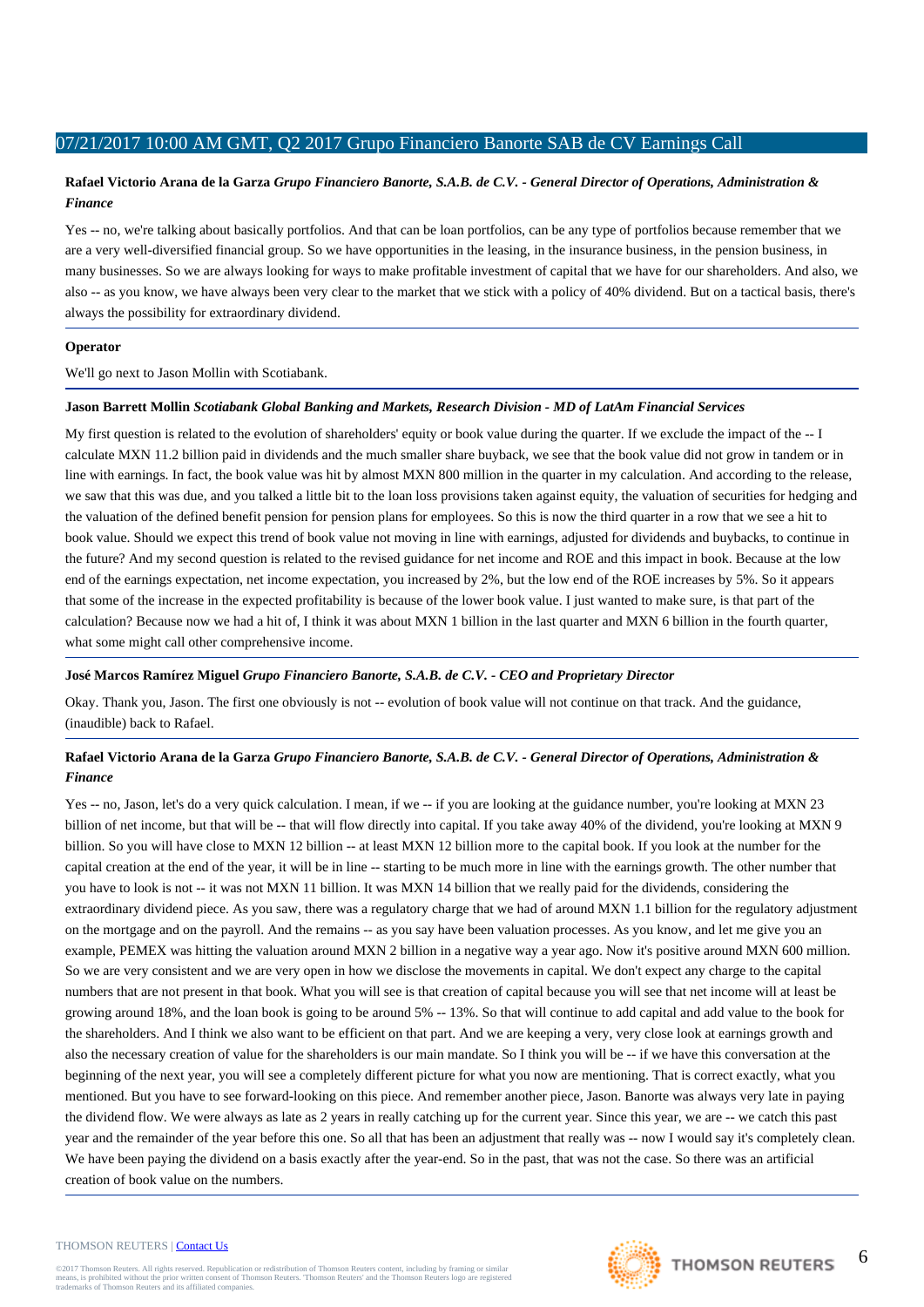# **Jason Barrett Mollin** *Scotiabank Global Banking and Markets, Research Division - MD of LatAm Financial Services*

Let me just confirm that -- so through June, I do have that MXN 14 billion in dividends. But if we take out what was already paid through March, at least according to your disclosure, was 3.422. So in this -- I just want to confirm that in the second quarter, the dividend calculation I have, the change from the first to the second was MXN 11.234 billion. Is that accurate? The MXN 14 billion was...

**Rafael Victorio Arana de la Garza** *Grupo Financiero Banorte, S.A.B. de C.V. - General Director of Operations, Administration & Finance*

## That's right.

**Jason Barrett Mollin** *Scotiabank Global Banking and Markets, Research Division - MD of LatAm Financial Services*

### Correct?

**Rafael Victorio Arana de la Garza** *Grupo Financiero Banorte, S.A.B. de C.V. - General Director of Operations, Administration & Finance*

That's correct, Jason. The number that was mentioned to you, it was the full year of what we have paid for the full year. No, you are correct.

## **Jason Barrett Mollin** *Scotiabank Global Banking and Markets, Research Division - MD of LatAm Financial Services*

Okay, that -- I think this happens, and I don't -- I mean -- and we did see the revaluation of securities have a positive impact in the quarter, which I thought, given how well the markets reacted, we would -- this could be a quarter where you made up some of the losses. But I guess, I didn't have this provisioning hit. So going forward at this point, we should not expect any other, let's call it, impacts on book. Of course, the market's going to move. What about these issues on the pension, the defined pension? That -- this is, I think, the second quarter in a row we saw that you had to take a charge. Is that just related to the movement of interest? What's driving that?

# **Rafael Victorio Arana de la Garza** *Grupo Financiero Banorte, S.A.B. de C.V. - General Director of Operations, Administration & Finance*

No, that's adjustment that we have with the actual numbers that we have to calculate on a yearly basis. So that adjustment -- I think you will see that next year it will be a lot less because it was a catch-up because of a change in the numbers -- in the actual numbers that we needed to do.

# **Jason Barrett Mollin** *Scotiabank Global Banking and Markets, Research Division - MD of LatAm Financial Services*

And the hedging -- and this hedging of securities charge, that's the opposite of -- like are you hedging -- is this hedging like your mortgage book or your investment portfolio? Where...

**Rafael Victorio Arana de la Garza** *Grupo Financiero Banorte, S.A.B. de C.V. - General Director of Operations, Administration & Finance*

#### (inaudible)

**Jason Barrett Mollin** *Scotiabank Global Banking and Markets, Research Division - MD of LatAm Financial Services*

Sorry, please repeat that?

**Rafael Victorio Arana de la Garza** *Grupo Financiero Banorte, S.A.B. de C.V. - General Director of Operations, Administration & Finance*

It's the mortgage book, Jason.

#### **Operator**

And we'll go next to Jorg Friedemann with Citi.

# **Carlos Rivera** *Citigroup Inc, Research Division - Senior Associate*

I'd like to make some follow-ups. Given these new reserves that were booked, would it be fair to say that the current level of coverage, which surpassed already 140%, should be the new normal going forward? And my second question, I also noted that you had this negative

@2017 Thomson Reuters. All rights reserved. Republication or redistribution of Thomson Reuters content, including by framing or similar<br>means, is prohibited without the prior written consent of Thomson Reuters. 'Thomson Re means, is prohibited without the prior written consent trademarks of Thomson Reuters and its affiliated comp



7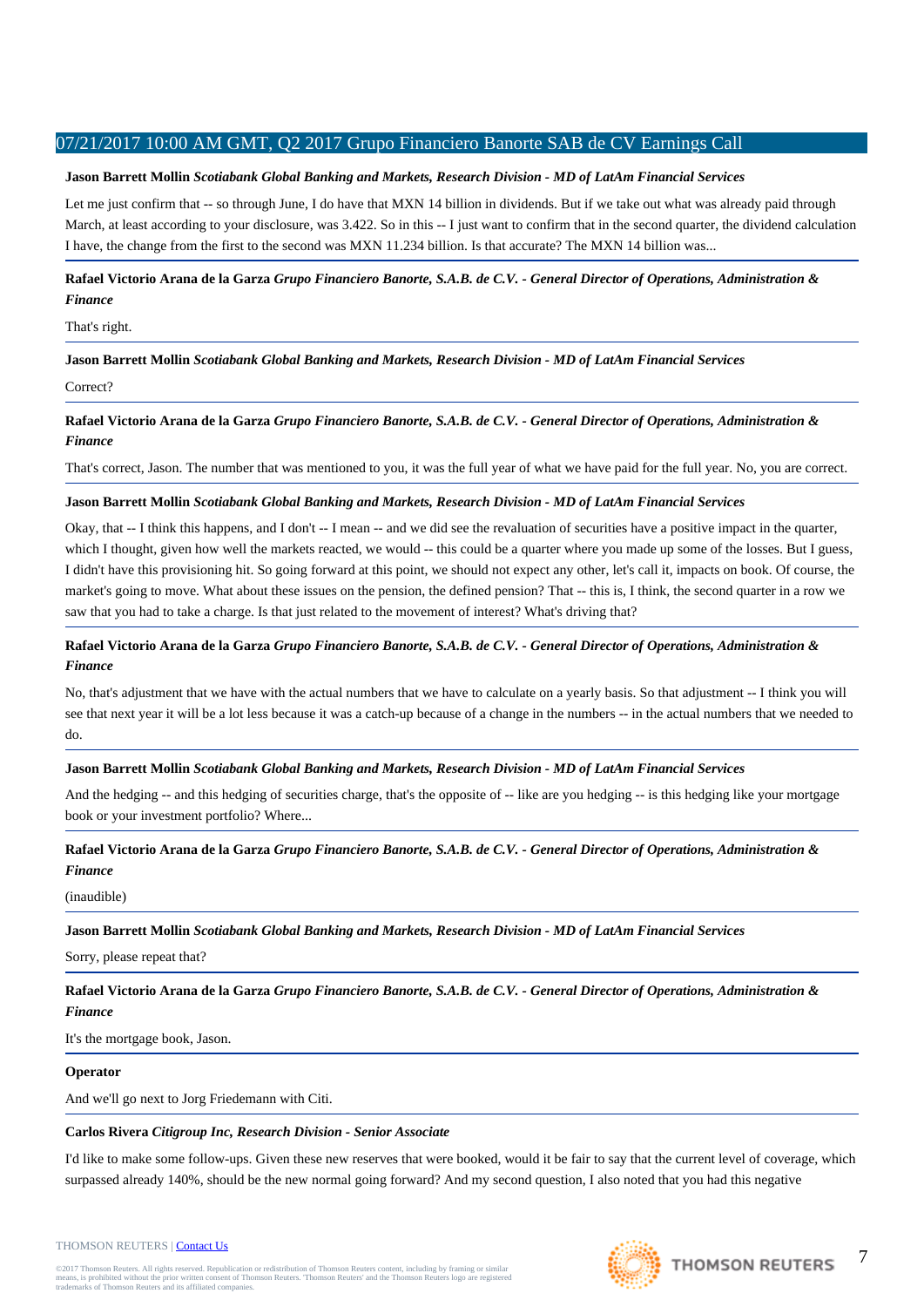seasonality in terms of insurance. But in the past year, it represented approximately 23% of your total results, at least taking into consideration also annuities. So what is the reasonable participation of final -- long-term savings as a percentage of total earnings going forward?

# **José Marcos Ramírez Miguel** *Grupo Financiero Banorte, S.A.B. de C.V. - CEO and Proprietary Director*

Thank you, Carlos. The first one, yes, there is -- these are new normal -- the new reserves and that's it. And the second one, maybe Fernando can help us a little bit here. Fernando?

# **Fernando Solís Soberón** *Grupo Financiero Banorte, S.A.B. de C.V. - General Director of Long Term Savings*

Yes. With respect to the [stability] of last year with regard to this year's comparison quarters, the -- actually, what I have to mention first is that the rumor that we have the new regulation being introduced last year. And because of that, we have, up to this date, an extraordinary net income of more or less MXN 150 million. So actually if you take that into consideration, actually the insurance business is doing much better than has been shown in the numbers. If you take that number out of -- as a nonrecurrent item, actually the increase would have been more or less 32%. So it's growing even faster than what you have seen because of that fact. And moving forward, with respect to how much the long-term savings will be of net income of the group, I would say that it should be somewhere between 20% to 23%. It mainly explains is because insurance and the pension business are going to keep growing, I would say, in a very important fashion and manner. And remember that (inaudible) mature assets -- actually you have seen that it only grew 2%, but we also have some nonrecurring items because we are making a provision that was not expected to pay a fine. And actually -- if we take that out of the number, actually the number would have been 9.2 increase instead of the 2% that you have seen this year. But that asset is not going to be growing as fast as the other 2 and actually is not going to grow as fast as the other -- well, mainly the bank or some other of the subsidiaries. So I would say somewhere between 20 to 23%, but hopefully much more. We will see.

# **Carlos Rivera** *Citigroup Inc, Research Division - Senior Associate*

That's very clear. If I may, I just like also to do a new follow-up. You mentioned before that the impact of the repricing of the book on higher rates takes from 9 to 12 months. What is your expectation at this point for rates to start to go down in Mexico?

# **José Marcos Ramírez Miguel** *Grupo Financiero Banorte, S.A.B. de C.V. - CEO and Proprietary Director*

Carlos, we don't know obviously. Nobody knows actually. [Banco de México] doesn't know because they need more data and they need to move. But it's going to be -- maybe next year, maybe at the beginning, maybe in the middle, maybe at the end. And we still don't know. I will ask Casillas to talk about that. But we should be prepared, and that's it. Please, Casillas, go ahead.

# **Gabriel Casillas Olvera** *Grupo Financiero Banorte, S.A.B. de C.V. - Deputy Director General of Economic Analysis*

Thanks, Marcos. It's Gabriel Casillas, Chief Economist, Carlos. One thing, we expect interest rate to remain stable. I mean, it's going to be hard for central bank to do something to ease rates. As you know, we're having elections next year. Inflation so far will continue to go up on an annual basis. Actually, we're expecting inflation to go up to 6.5% by the second half of August. And then it is not fully clear, even though it's going to start to go down, but it will be -- it will convert rapidly to 3% sometime next year. So -- and on top of everything, one thing that Marcos mentioned at the beginning was the fact of employment. Formal employment has been increasing like never. I mean, as you know, in this first half of the year, formal employment creation was about 517,000 jobs. And, I mean, with this unemployment rate that actually was released like an hour ago, it's an all-time low. So in this context, it's going to be hard for central bank to really be able to do that. And on top of everything, we will have a new governor, at least in December. So many, many, many things, as Marcos mentioned, made us think that it's going to be very hard to know, but it's not going to be in the short term -- in the short run. Also, Rafael wants to add something too.

# **Rafael Victorio Arana de la Garza** *Grupo Financiero Banorte, S.A.B. de C.V. - General Director of Operations, Administration & Finance*

Yes, Carlos, I think it's quite important what you mentioned about this effect on the flowing through the P&L of the consumer book. And if you look at the commercial and the corporate book and the government book that we own, I mean, the increase in the risk-adjusted margin has been very, very, very strong, 30%, 40% at least. And the consumer has been very slow to reprice. So if you see that the interest rate starts to -- let's imagine that starts to go down next year, then the consumer books will be providing very good risk-adjusted margin, and the commercial and the government will start to really be a little less strong on that part. So it's a very -- it's a balancing act and we are following that very closely. So we are confident in either way. I mean, if the interest rate starts to go down, you will see pretty good strong margin

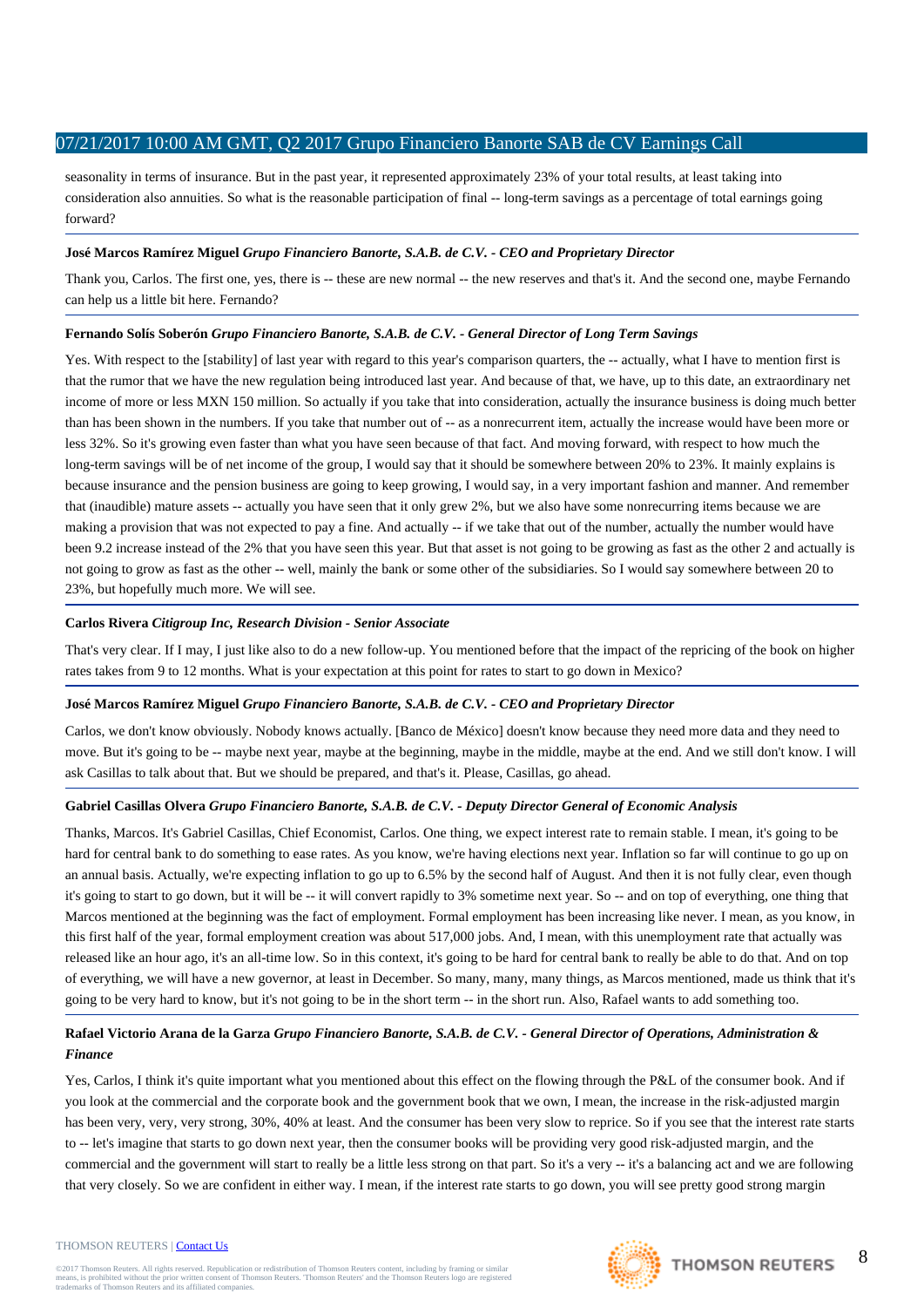growth in the consumer book, reasonably reduction in the -- on the corporate, and the government and on the commercial book. But overall, it will be extremely positive for the bank.

# **Operator**

And we'll go next to Thiago Kapulskis with BTG Pactual.

# **Thiago A. Kapulskis** *Banco BTG Pactual S.A., Research Division - Associate*

I have a couple of questions. The first one is in terms of loan growth. We've been seeing the acceleration this quarter. And I'm just wondering, what is exactly leading to that? If you could give some color on what you see there. And also looking forward, right, thinking about elections and all the uncertainty next year, could that lead to some reduction in the appetite to grow? And how do you see growth next year on your loan book? That will be my first question. And the second one, in terms of cost to income, we've seen a really good number this quarter. And I'm also wondering how low can you go? Could the bank sustain such levels going forward or not?

# **José Marcos Ramírez Miguel** *Grupo Financiero Banorte, S.A.B. de C.V. - CEO and Proprietary Director*

Thank you, Thiago. The first one, we have a strong pipeline to believe that the loan growth is going to be there, at least for this year -- the remaining of the year to -- it's going to be 10 to 13. We changed that in the guide. And we changed it upwards because we think that -- we see the pipeline and we can talk about that. We still don't know what's going to happen next year, maybe because of the election it's going to decrease. This rationale is cyclical (inaudible). But we will save that for the next year when we are right there. We need more data to answer you that. And the cost to income, yes, it's good. It's 43%, 42%. And if we see our peers worldwide, it's reasonable to be there if we do the right thing. And we stay to be there and to normalize there actually. Banorte should be there, why not? I don't know. Rafael, do you want to say something about that?

# **Rafael Victorio Arana de la Garza** *Grupo Financiero Banorte, S.A.B. de C.V. - General Director of Operations, Administration & Finance*

Totally the same that Marcos says. We are committed to the cost to income ratio as part of our commitment to the 2020 numbers. And the cost to income ratio, the same that ROE, the ROA, the net interest margin, the cost of risk, all those numbers are followed very closely on a monthly basis. And we are on track on every one of them. So we are not confident in a way that we are comfortable, but we are seeing that if we do the right things, we can achieve what we committed.

# **Operator**

We go next to Claudia Benavente with Santander.

# **Claudia Benavente** *Santander Investment Securities Inc., Research Division - Research Analyst*

My first question is like we saw an important growth on the credit card loan portfolio of 25% in the last month and 20% in the last 2 months. Is this a pattern that we should continue serving looking forward? And have you lent to current clients? Or did you increase -- gave lending to new clients? My second question is regarding the insurance business. I understand that you have given an insurance product to only 7% of current clients. Has this number changed this quarter? And should -- could we see an acceleration on the revenue growth of more than 20% year-on-year considering that it's so underpenetrated?

# **Rafael Victorio Arana de la Garza** *Grupo Financiero Banorte, S.A.B. de C.V. - General Director of Operations, Administration & Finance*

Claudia, could you repeat the second one about the insurance because we lost you in the -- there was some noise on the line?

# **Claudia Benavente** *Santander Investment Securities Inc., Research Division - Research Analyst*

Sure, no worries. You have currently given to very few clients an insurance product, so I was wondering how much clients currently have an insurance product. And with this number, we have seen the revenues from insurance to increase by above 20% year-on-year, so I was wondering if this number can accelerate looking forward.

# **José Marcos Ramírez Miguel** *Grupo Financiero Banorte, S.A.B. de C.V. - CEO and Proprietary Director*

Yes. Also Manuel Romo, President of automobile and then the insurance with the...



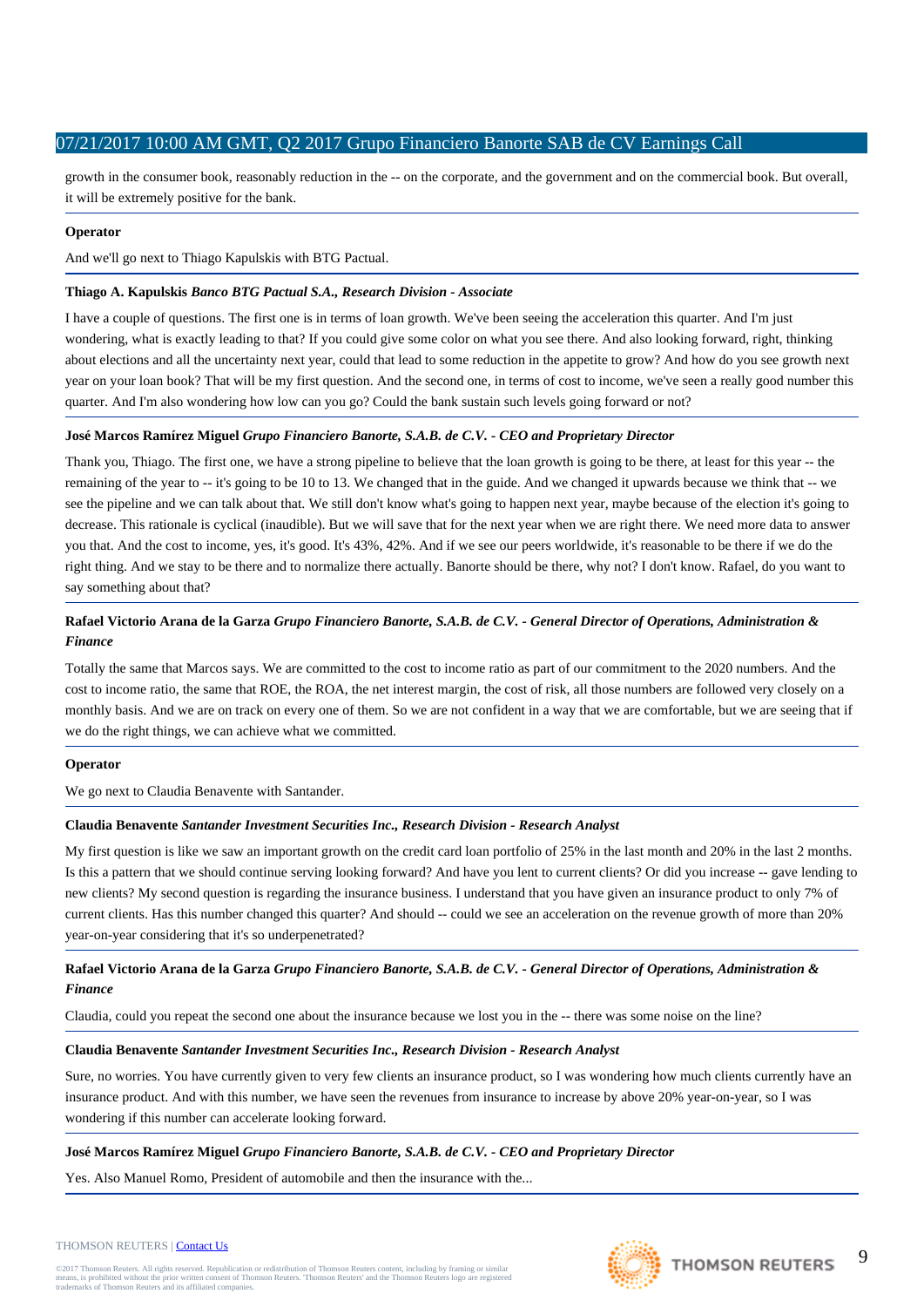**Manuel Antonio Romo Villafuerte** *Grupo Financiero Banorte, S.A.B. de C.V. - General Director of Payment Methods* The credit card, no?

### **José Marcos Ramírez Miguel** *Grupo Financiero Banorte, S.A.B. de C.V. - CEO and Proprietary Director*

And the credit card also.

## **Manuel Antonio Romo Villafuerte** *Grupo Financiero Banorte, S.A.B. de C.V. - General Director of Payment Methods*

Manuel Romo. Let me -- Claudia, let me just probably complement what Rafael was mentioning at the beginning of the call. We expect to have the growth of the credit card portfolio between the -- around the 25% -- 20% to 25%. And really, what is happening on the business is that we are becoming more and more efficient on addressing engagement strategies with different channels of our customers. So what - when you see a little spike on growth it's basically because of portfolio strategies and not going after new segments. This is in -- behind the scenes. What we are doing is taking care of the quality. So we are continuously increasing the quality of the new customers and the campaigns. And we have the luxury of doing that with increased response rates because we have many more mobile and alternative channels of addressing the customers. So really, in a nutshell, we expect it to be between the 20% and 25% growth looking forward.

# **José Marcos Ramírez Miguel** *Grupo Financiero Banorte, S.A.B. de C.V. - CEO and Proprietary Director*

[Alberto]?

### **Unidentified Company Representative**

With respect to the insurance question, I would say that, currently, more or less, the penetration in our client base is around 6%, which is quite low. So definitely, it is not a mature asset we will have looking forward. I'll see a lot of opportunities. And also, actually, we would have to develop new channels of distribution. We have to come up with new initiatives. However, we're not changing our guidance with respect to insurance this year. Please do not give those ideas to my bosses and dynamics because I am already under a lot of stress to comply with this. But you are right that there's a lot of room to grow in the future, but we have to develop these strategies, to develop these new distribution channels. And that would take some time, but we are actually working on that and very partisan on this issue.

# **José Marcos Ramírez Miguel** *Grupo Financiero Banorte, S.A.B. de C.V. - CEO and Proprietary Director*

As you can see, [Fer Solís] is very good to me. [We share] the -- everything, the budgets.

#### **Claudia Benavente** *Santander Investment Securities Inc., Research Division - Research Analyst*

That's good. Perfect. And I have -- only have one more follow-up question. I was wondering anyways about like if we expect, for instance, an interest rate reduction or cut in second half of 2018, I'm not sure, but I would believe that maybe in the beginning, there should be a short-term benefit because of the large position in deposits. And you should benefit off lower interest rate expenses -- lower interest expenses in the short run that -- before seeing a reprice to low rate, right?

# **Rafael Victorio Arana de la Garza** *Grupo Financiero Banorte, S.A.B. de C.V. - General Director of Operations, Administration & Finance*

Very right, Claudia, exactly right. I mean, that's the advantage of the retail bank that you have a natural edge on the -- on those spaces. So yes, we are very confident on the upward trend. We have been able to manage that quite consistently on the right track. I think the trading guys have been doing an excellent job and also the commercial guys and the product guys. But on the -- when the interest rate starts to go down, we will be very pleased with that.

#### **Operator**

The next is Philip Finch with UBS.

# **Philip Finch** *UBS Investment Bank, Research Division - MD, Global Banks Strategist, and Latam Banks Analyst*

Really 2 sets of questions. First is just a follow-on on the expectations for interest rates, obviously, remaining stable in the short term as Gabriel mentioning. In light of that, can you give us some color on how much higher margins could rise by, say, by the end of this year? And also looking forward to 2018, can we assume margins still going up? And if so, what are the drivers and by how much? And the second question is really going to the ROE picture where, clearly, we're seeing some robust numbers coming through. First of all, can you shed some

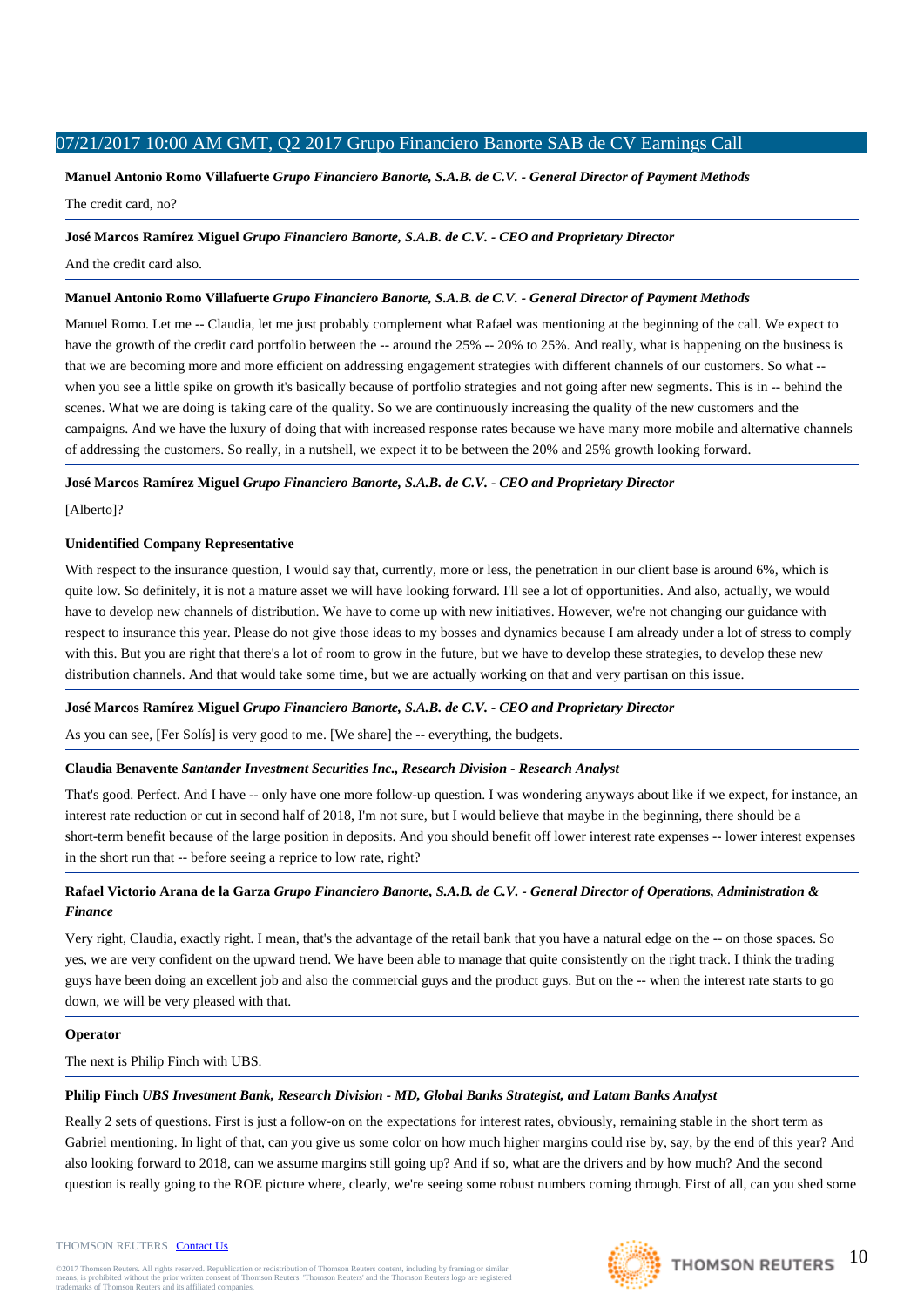light on where ROEs could go up to in 2018 in light of your 2020 target of 20%? And also maybe share some views on the ROA. We talk about 20% ROEs in 2020. Where do we see ROAs in 2020? I mean, in Q2 this year, it was 1.8%. So can that go above 2%?

# **José Marcos Ramírez Miguel** *Grupo Financiero Banorte, S.A.B. de C.V. - CEO and Proprietary Director*

Thank you, Philip. The first one, we are expecting around 15 basis points more, so to go to a NIM of 5.81%, around that, no, if things go like it should be let's say. And the second one about the ROE, maybe Rafa (inaudible).

# **Rafael Victorio Arana de la Garza** *Grupo Financiero Banorte, S.A.B. de C.V. - General Director of Operations, Administration & Finance*

Yes -- no, and thank you, Philip, for the question. The ROE, as you know, we will end the year. The ROE for the quarter was very strong, was 16.4%. If we just seed on the capital that we just exchanged for the Basel II to Basel III, no, to be efficient at that, we will get, for the next year, almost a flat growth on the ROE. So we have to manage that in a way that continue an upward trend, and we don't see an issue of doing that. We will, as the year evolves, we will communicate to you the strategies on that. On the ROA, I agree with you. The ROA that we are targeting for the 2020 is 2.2%. That's the ROA that we need to achieve. What you have seen in the ROA is a continuous expansion. It's a slow one, but it's a continuous expansion of at least 10 basis points from the last quarter. So yes, we are confident to achieve that. Also, there are -- the more we move into the consumer, the better the assets delivered to us. And also, we have been very careful also on the trading book and on the -- on that part to be very efficient on the positions that we hold in order not to waste any return on that part. So I think we have everything aligned to keep growing the ROA. The ROE, maybe you will see a slow evolution in the first quarter of next year, but that will catch up in the third and in the fourth quarter of the next year. So no, we are on track. We are confident on that. As Marcos mentioned to you, if you look at the margin of the bank, already is at 5.81%. That really reflects what really the consumer book and everything that the SMEs and the commercial guys and the corporate guys are doing and also the government book. So yes, we will -- we are very confident to see additional expansion on the NIM, at least, as Marcos mentioned, to 15 more basis points.

# **Philip Finch** *UBS Investment Bank, Research Division - MD, Global Banks Strategist, and Latam Banks Analyst*

Just on that NIM of 5.81%, should we assume this is the peak? Or can it go higher than this?

**Rafael Victorio Arana de la Garza** *Grupo Financiero Banorte, S.A.B. de C.V. - General Director of Operations, Administration & Finance*

No, it will go higher. It will go higher.

# **Philip Finch** *UBS Investment Bank, Research Division - MD, Global Banks Strategist, and Latam Banks Analyst*

And how much higher? Do you have any estimates on that?

**José Marcos Ramírez Miguel** *Grupo Financiero Banorte, S.A.B. de C.V. - CEO and Proprietary Director*

Not yet.

**Rafael Victorio Arana de la Garza** *Grupo Financiero Banorte, S.A.B. de C.V. - General Director of Operations, Administration & Finance*

Not yet, but it will go higher, Philip.

# **Operator**

We'll go next to Domingos Falavina with JPMorgan.

# **Domingos De Toledo Piza Falavina** *JP Morgan Chase & Co, Research Division - Head of Latin America Financials*

My question, I think, is more -- most of my questions are also answered. My question, I think, is more due to the fact I'm not very familiar with the Mexican system. We also noticed the NPL increase every second quarter, and I did read the explanation on the credit card. But I couldn't really figure out why this happens on the second Q. So could you just like shed some light on why exactly this happens?

# **José Marcos Ramírez Miguel** *Grupo Financiero Banorte, S.A.B. de C.V. - CEO and Proprietary Director*

Thank you, Domingo. Good question. Maybe Manuel Romo is going to give us some help here.



THOMSON REUTERS | [Contact Us](http://financial.thomsonreuters.com/en/contact-us.html)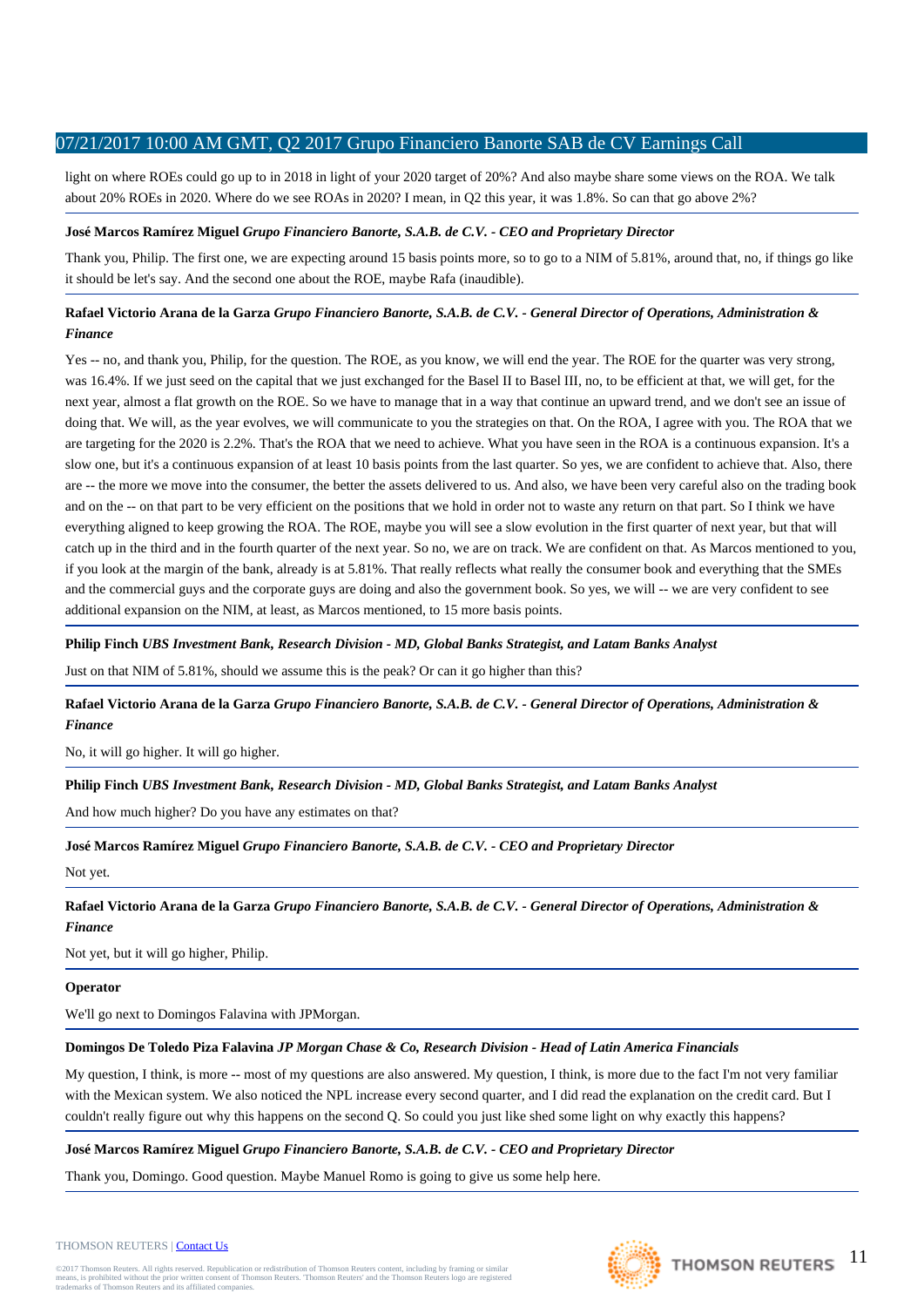# **Manuel Antonio Romo Villafuerte** *Grupo Financiero Banorte, S.A.B. de C.V. - General Director of Payment Methods*

Yes. Really, it's because how the spend behavior goes year after year. There are extraordinary income for the people that usually happens towards the end of the year, and even though spend is very high, people usually use that excess cash to pay off debts of credit cards to have more open to buy limits so that they can buy year-end purchases. In the middle of the year, because of vacation time and back-to-school promotions, that kind of thing, spend grows, but the excess cash is not there. So what we usually see is a growth in the second part of the year in -- at the middle of the year from probably Easter time towards July and then starts coming down as spend requirements come down. And really, that's what happens.

# **Domingos De Toledo Piza Falavina** *JP Morgan Chase & Co, Research Division - Head of Latin America Financials*

And if I may, a second one. Like, we noticed coverage ratio went up by 10%, and we noticed there were a couple of charges related to CNBV requirements. But if you were to break down the 10% coverage increase in 2 categories, one, new regulations and loan book requirement and the other one being sort of a cautious view on management given the faster growth, how would you split this additional provision?

# **Rafael Victorio Arana de la Garza** *Grupo Financiero Banorte, S.A.B. de C.V. - General Director of Operations, Administration & Finance*

70% will be CNBV related.

# **Domingos De Toledo Piza Falavina** *JP Morgan Chase & Co, Research Division - Head of Latin America Financials*

Could you repeat that, sorry?

**Rafael Victorio Arana de la Garza** *Grupo Financiero Banorte, S.A.B. de C.V. - General Director of Operations, Administration & Finance*

70% will be of that number that you mentioned will be CNBV related.

# **Domingos De Toledo Piza Falavina** *JP Morgan Chase & Co, Research Division - Head of Latin America Financials*

And 3% (sic) [30%] would be more a caution to you going forward?

**Rafael Victorio Arana de la Garza** *Grupo Financiero Banorte, S.A.B. de C.V. - General Director of Operations, Administration & Finance*

Yes, 30% will be caution going forward, yes.

# **Operator**

We'll take our next question from Carlos Gomez with HSBC New York.

# **Carlos Gomez-Lopez** *HSBC, Research Division - Senior Analyst, Latin America Financials*

You referred earlier to the possible allocation of capital to possibly dollar loans and Basel III. Could you perhaps clarify that a little bit? And second, as you mentioned, your risk-adjusted NIM for commercial and for government has gone up 30%, 40%. Your clients are paying more. Now we have not seen an effect on asset quality yet. Now at what point do you think or at what level would rates have to go so that you will start to see an increase in NPLs?

**José Marcos Ramírez Miguel** *Grupo Financiero Banorte, S.A.B. de C.V. - CEO and Proprietary Director*

The first one, the dollar loan, I don't know. Armando, can you give us some color on that portfolio in dollar that -- you want to increase it, no?

# **José Armando Rodal Espinosa** *Grupo Financiero Banorte, S.A.B. de C.V. - General Director of Wholesale Banking*

Yes. My name is Armando. (inaudible) [strongly outline] in dollars these for the next 12 months between \$500 million and \$800 million for the next 12 months.

# **José Marcos Ramírez Miguel** *Grupo Financiero Banorte, S.A.B. de C.V. - CEO and Proprietary Director*

(inaudible)

## THOMSON REUTERS | [Contact Us](http://financial.thomsonreuters.com/en/contact-us.html)

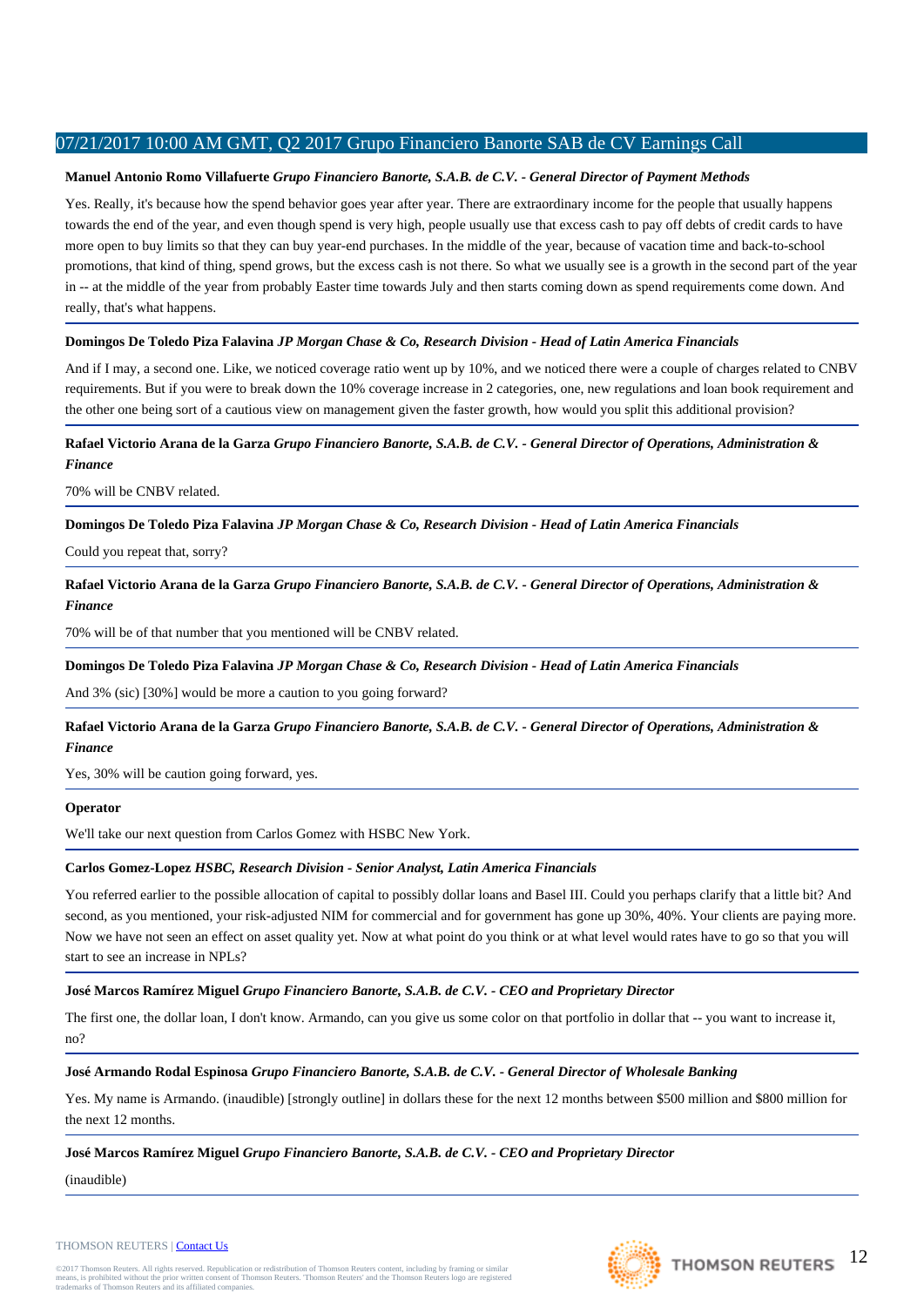**José Armando Rodal Espinosa** *Grupo Financiero Banorte, S.A.B. de C.V. - General Director of Wholesale Banking* I don't know.

## **José Marcos Ramírez Miguel** *Grupo Financiero Banorte, S.A.B. de C.V. - CEO and Proprietary Director*

No, in terms of...

# **Carlos Gomez-Lopez** *HSBC, Research Division - Senior Analyst, Latin America Financials*

So you're stating that is origination or that is part of the portfolio that you're thinking of buying?

**José Armando Rodal Espinosa** *Grupo Financiero Banorte, S.A.B. de C.V. - General Director of Wholesale Banking*

Yes, origination, origination.

**Carlos Gomez-Lopez** *HSBC, Research Division - Senior Analyst, Latin America Financials*

And that is because you see better spreads in dollar loans, no?

**José Marcos Ramírez Miguel** *Grupo Financiero Banorte, S.A.B. de C.V. - CEO and Proprietary Director*

(inaudible) portfolio (inaudible).

# **José Armando Rodal Espinosa** *Grupo Financiero Banorte, S.A.B. de C.V. - General Director of Wholesale Banking*

No, we think that the spreads is going to be in the same amount that is right now.

# **José Marcos Ramírez Miguel** *Grupo Financiero Banorte, S.A.B. de C.V. - CEO and Proprietary Director*

Talking about the NPLs is I don't know. We are not increasing the rates to everyone, so increase the rates where we need to increase them, no? And the peak is there. So we don't see any further increase in the NPL because the -- we are -- right now everybody, I think, agrees with me that the [7] in the rates is like, so far, the peak, no? And so we don't see an increase there in the future because we don't see an increase in the rates. So everybody's talking about the reduction in the rates in the near future. So that's it, I think, no?

# **Rafael Victorio Arana de la Garza** *Grupo Financiero Banorte, S.A.B. de C.V. - General Director of Operations, Administration & Finance*

Yes. Let me give you an example also about what Marcos mentioned. Let's go to the mortgage book that has been outstanding in growth. If you look at the NPL numbers on the mortgage book are extremely low, and the reason for that is that, basically, we are really targeting our clients. So we understand what's the behavior of those clients with us. And if they have a loan with other banks, we also understand the behavior on the credit bureau. So when we price the relationship with the client, it's not that we are just hiking for the sake of hike because we are really taking into account what's the risk-adjusted margin that we need really for each of the clients. So instead of going up and into the market and raise the prices as everybody does, you will never see that we are giving high or low prices on the mortgage book. It's based upon the client that we serve. Sometimes, if you look at the book, you say you haven't repriced the full book on the consumer. But yes, we have repriced some of the clients. And many of the clients have stayed as they were before because the profit that we are getting by the -- by keeping the rates at the level that they are and the performance of the portfolio is giving us much more money than if we just hike the rate indiscriminately to all the clients. So that's part of the process.

# **Carlos Gomez-Lopez** *HSBC, Research Division - Senior Analyst, Latin America Financials*

Very well, but all your corporate client, their loans will be typically tied to peers, so they could rise the rate dramatically, right?

# **Rafael Victorio Arana de la Garza** *Grupo Financiero Banorte, S.A.B. de C.V. - General Director of Operations, Administration & Finance*

Yes. The corporate, as I mentioned, if you look at the risk-adjusted margin in the corporate and the commercial and the government, that has grown at least 40%, 50% but been extremely, extremely strong. It's really on the consumers when we can be really granular because you don't adjust those by contract. You have to adjust those on a risk-adjusted basis. So that's the way we're doing that.

#### THOMSON REUTERS | [Contact Us](http://financial.thomsonreuters.com/en/contact-us.html)

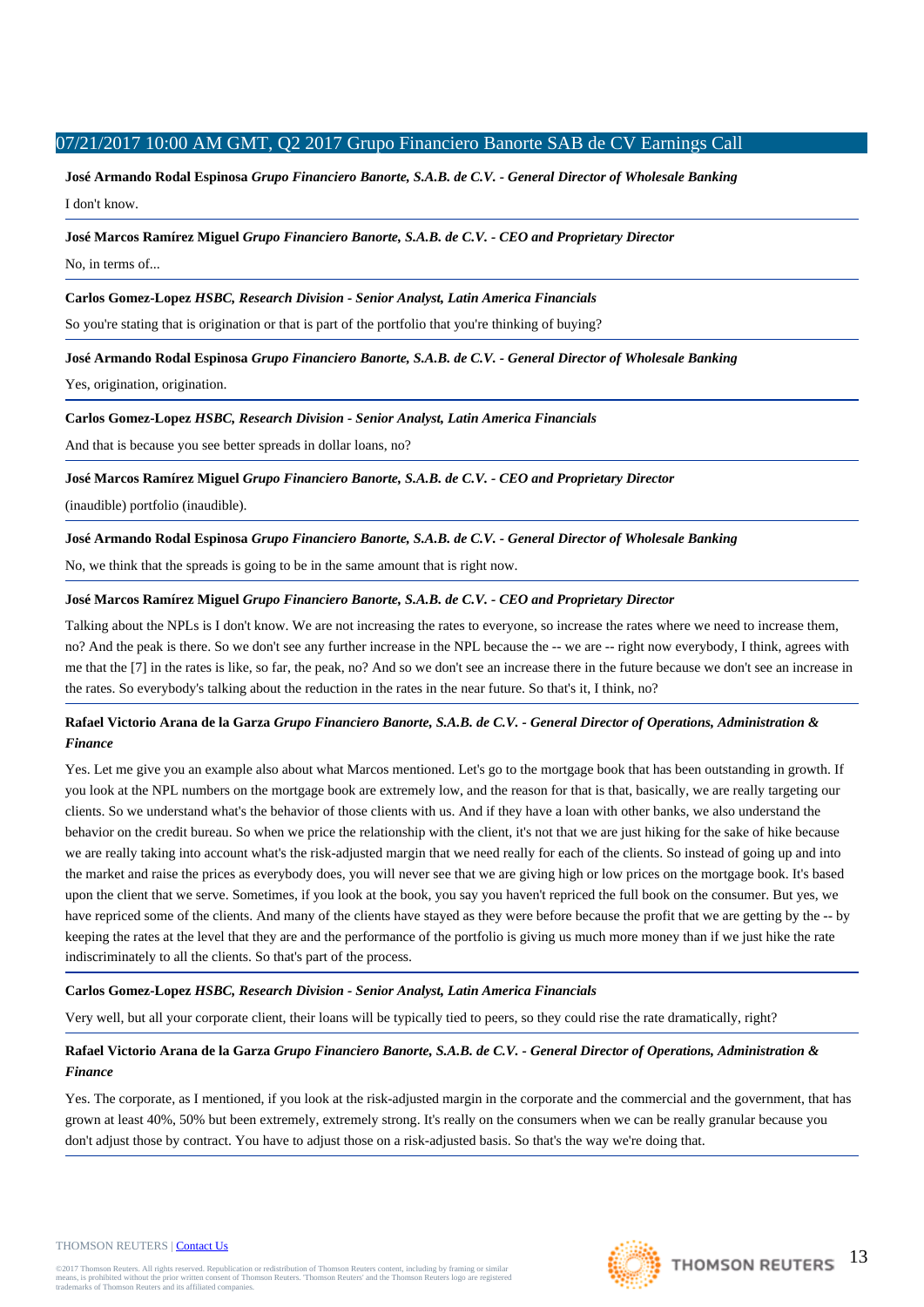## **Carlos Gomez-Lopez** *HSBC, Research Division - Senior Analyst, Latin America Financials*

But then it's actually on the corporates. I mean those clients have already seen that increase. In some cases, there's been easily 50%, 60%, 70% more in installments than they were before. Have you seen any particular sector start to perhaps reflect that additional expense, financial expense and taking perhaps more pressure on the energy sector? Or you have not seen any particular corporates that have started to complain?

# **José Marcos Ramírez Miguel** *Grupo Financiero Banorte, S.A.B. de C.V. - CEO and Proprietary Director*

No, Carlos. So far, everything is okay.

# **Rafael Victorio Arana de la Garza** *Grupo Financiero Banorte, S.A.B. de C.V. - General Director of Operations, Administration & Finance*

Carlos, let me explain to you exactly what happened on that part, and Armando, who's the -- who runs that business. There was a client that wanted to have MXN 600 million for a project or whatever. Now he's adjusting that to maybe MXN 350 million. So he's slowing going into the project because of the interest rates, but they are not stopping the projects. So -- and as soon as the project starts giving the returns, they start finishing the requirements that they have to on that lending part that they missed on the first tranche. So no, I mean, companies are just very, very fast to this environment, so that's why we are very happy when we see interest rates go down.

# **Gabriel Casillas Olvera** *Grupo Financiero Banorte, S.A.B. de C.V. - Deputy Director General of Economic Analysis*

If I could add one thing, this is Gabriel.

### **José Marcos Ramírez Miguel** *Grupo Financiero Banorte, S.A.B. de C.V. - CEO and Proprietary Director*

(inaudible)

# **Gabriel Casillas Olvera** *Grupo Financiero Banorte, S.A.B. de C.V. - Deputy Director General of Economic Analysis*

Just let me add something that -- besides what Rafael said. There's another set of clients that -- at the beginning of the year because of the U.S. politics put some projects on hold, and now that uncertainty has not vanished but cleared away pretty much all of it. So they have started to reactivate those projects despite that interest rates are higher. And some of them have told us even that they were used to higher rates in the past, so that's another good part of it.

#### **Operator**

We'll go next to Natalia Corfield with JPMorgan.

#### **Natalia Corfield de Melo Monteiro**

My question is a follow-up on capitalization. You said you paid like \$600 million in subordinated local debt debentures. I had seen before that you had around \$840 million in subordinated Tier 2 in the local market. So my first question is like the \$600 million is all that you're paying for now. Or are you going to pay the entire \$840 million? And also, I saw decline in your liquidated assets during - quarter-over-quarter. I would like to know what was the main driver for this decline.

# **Rafael Victorio Arana de la Garza** *Grupo Financiero Banorte, S.A.B. de C.V. - General Director of Operations, Administration & Finance*

The first one -- and thank you for -- because this -- what we have been paying is the \$400 million, and we are having outstanding to reach the \$600 million. That \$600 million is composed by the late note that it's put into the market many years ago. That is \$120 million more, that we will be calling that note in '20. So we are already counting that as the reduction on that part because that will -- that note will lose completely the efficiency in 2018. So the other parts, we are not -- when the call comes, yes, as you know, we always honor the calls, so we will keep on honoring the calls but when the time comes.

#### **Ursula Margarete Wilhelm Nieto**

This is Ursula. And the -- on your question about the risk-weighted assets decline, the decline is related to the risk-weighted assets related to the investment books because the credit assets did increase in line with a loan book, but the change in the market risk credit assets is where we had the decline.

#### THOMSON REUTERS | [Contact Us](http://financial.thomsonreuters.com/en/contact-us.html)

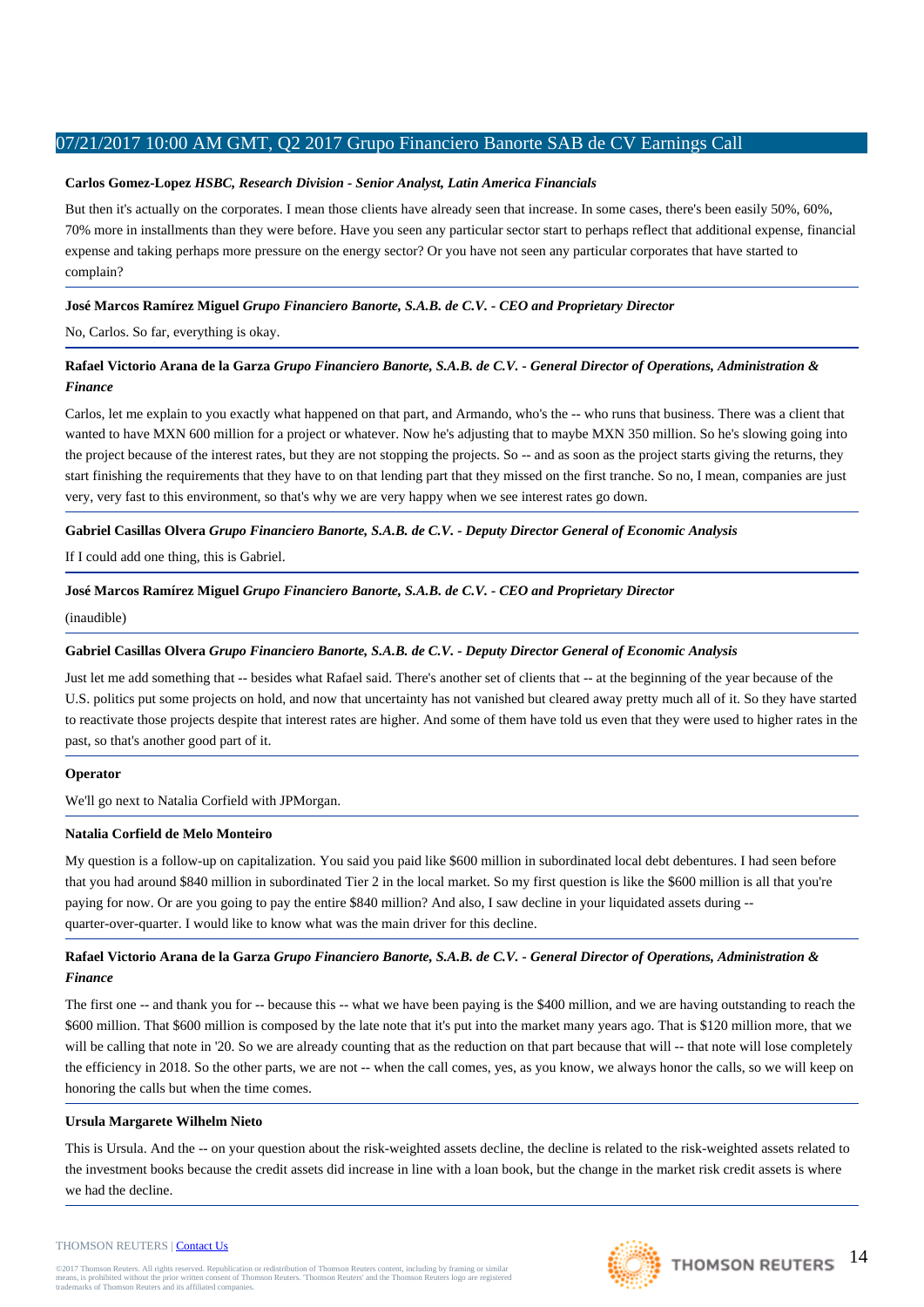## **Natalia Corfield de Melo Monteiro**

Okay. I understood that there would be a change in your model and that would release some risk-weighted assets. Is this related to this change? Or is something different?

### **Ursula Margarete Wilhelm Nieto**

No, the changing model that you referred to is not related to changing risk-weighted assets. It is related to the operational risk amount of money that we have to put aside to cover operational risks. We reduced the -- it is partly reflected in that. We used to follow like the standard requirement that the CNBV had in place, and we started to work on setting up our own model, which was completed and authorized by the regulator in April. So we also have a benefit on the capital ratios because of that. The benefit on the capital ratios is about 1. ...

**José Marcos Ramírez Miguel** *Grupo Financiero Banorte, S.A.B. de C.V. - CEO and Proprietary Director*

100.

# **Ursula Margarete Wilhelm Nieto**

160 basis points. And it is basically because it is a lower requirement on the operational risk side.

# **Natalia Corfield de Melo Monteiro**

All right. But these 160 basis points, it's not -- did not materialize in this quarter, right?

# **Ursula Margarete Wilhelm Nieto**

I mean, when you look at -- it's -- it was not in this quarter -- no, it is in this quarter because it was in April.

# **Rafael Victorio Arana de la Garza** *Grupo Financiero Banorte, S.A.B. de C.V. - General Director of Operations, Administration & Finance*

Yes. I can -- yes, that, as Ursula mentioned, was part of the movements of capital for the quarter. We will get a relief on the operational risk, as Ursula mentioned, because we submit to the CNBV the operational risk models, and that were approved. So there was a release of 160 basis points on the capital base. And you have everything that happened on the quarter was the payment of the dividends payout that inflowed the capital because of the operational risk. So there were a lot of movements on the capital numbers. If you want, happy to provide you on a detailed basis how was the evolution of that, but that was basically the movement that happened on this quarter, an inflow coming from the operational risk reduction and the operational on the risk-weighted assets because of the positions that we hold on the book and - but the risk-weighted assets on the risk -- on the credit side, they did rise.

# **Natalia Corfield de Melo Monteiro**

And just to go back, like, the total amounts that you're going to pay at the end in sub debt is going to be \$600 million.

# **Rafael Victorio Arana de la Garza** *Grupo Financiero Banorte, S.A.B. de C.V. - General Director of Operations, Administration & Finance*

Yes. Based upon this, the objective of this Tier 1 was basically to cover \$600 million that was losing efficiency on the Basel II. And that was completely renewed by Tier 1 that are fully loaded on the Basel III. So that's the number. And the remains will be used by growing the book and also to see opportunities on the -- on portfolios that we look on the market.

# **Operator**

And at this time, we have no further questions in the queue.

# **José Marcos Ramírez Miguel** *Grupo Financiero Banorte, S.A.B. de C.V. - CEO and Proprietary Director*

Thank you very much to everybody, and let's meet in 3 months. Let's see what happens. Thank you very much.

# **Operator**

Again, that does conclude today's presentation. We thank you for your participation.